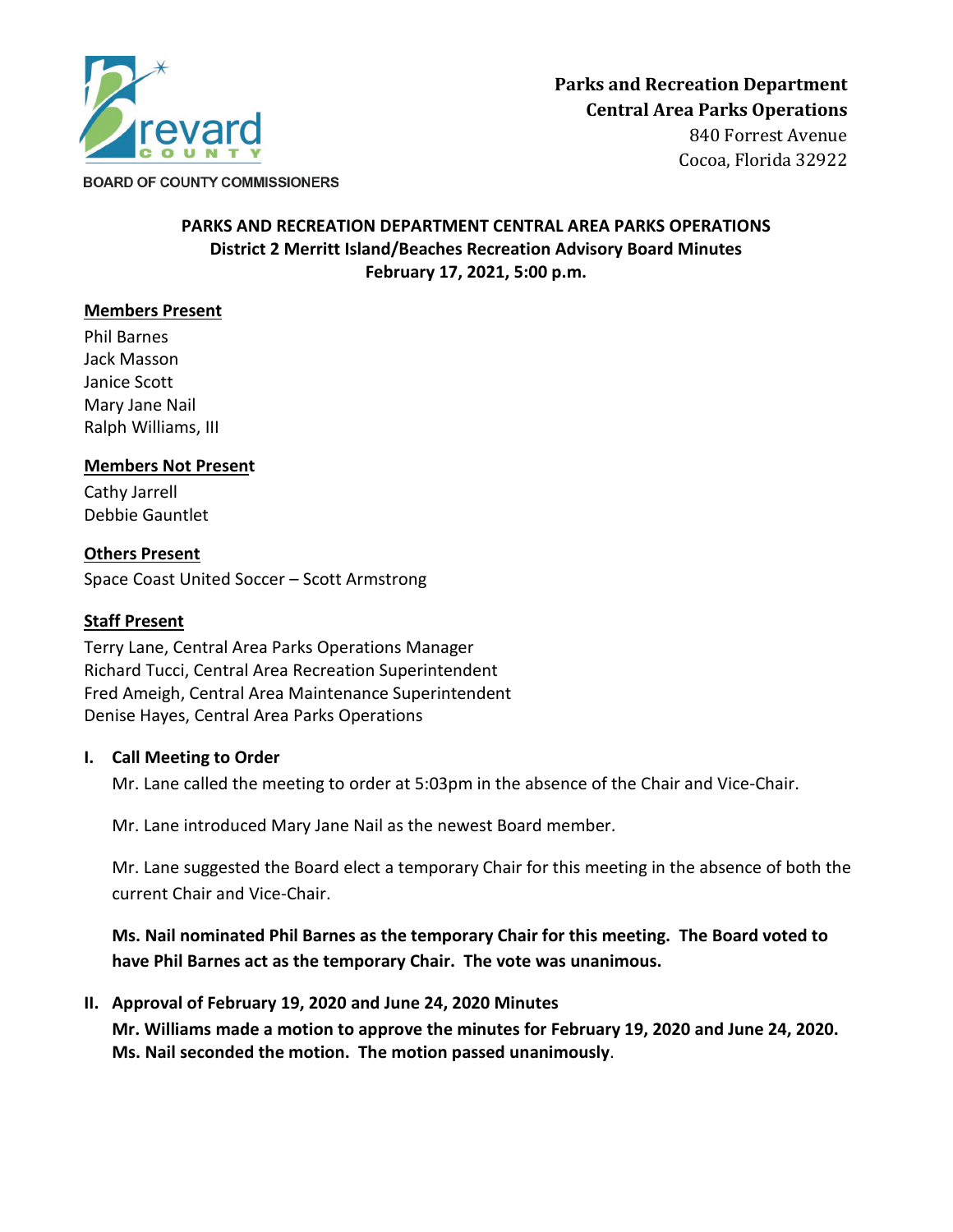#### **III. Old Business**

# **Financial Report - Terry Lane, Area Parks Operations Manager**

Mr. Lane stated that the total FY20/21 budget for Fund 1020 is 1.9 million, and that 21% of that has been spent in first quarter. Mr. Lane further stated that revenues were down because people were not attending programs because of the Covid-19.

Mr. Lane noted that Salaries and Benefits Labor Distribution was currently at \$0, but that a transfer of monies would be made later near the end of the fiscal year.

Mr. Masson asked how Parks and Recreation was compensating for the lack of revenue.

Mr. Lane explained because of the lack of programs and rentals fewer staff were needed at the community centers, and that all of the Recreation Leaders and Recreation Aides were reassigned to other job classifications to perform cleaning duties to assist in the prevention of the spread of the Covid-19, and paid from CARES Act funding. Mr. Lane further explained because programs were shut down there was no need for the use of temporary staffing for programs and rentals, therefore there was a savings in temporary staffing costs as well.

# **Attendance and Programs Report - Richard Tucci, Recreation Superintendent**

Mr. Tucci stated athletic programs would be re-starting this spring, and that each organization has to submit a Covid-19 safety plan showing they are meeting the guidelines set by the CDC, and in addition each participant or participant guardian must sign a Covid-19 "Hold Harmless" form.

Mr. Tucci informed the Board that Summer Camp was held last year, but was extremely reduced due to Covid-19. Staff structured camps maintaining a 6-foot distance between the campers; had everyone wearing mask; and created activity packs for each participant filled with games, puzzles, crafts, and supplies. There was a total of 474 registered camp participants with a total attendance for the summer of 1,868. Staff also provided free transportation from community centers that did not have a minimum of 9 campers to other community centers that met the minimum number of campers.

Mr. Tucci explained that the Summer Food program was offered and ran two separate Summer Food services. The  $1<sup>st</sup>$  was the traditional Summer Food program providing breakfast and lunch for the campers at the five qualified sites. The 2<sup>nd</sup> was a drive-through program for parents in the five qualified sites where they could come at lunch time and pick up lunches for that day and breakfast for the next day. In total staff provided 11,120 breakfasts and 10,971 lunches during the summer.

Mr. Tucci informed the Board that Spring Break Camp would be held at all of the community centers beginning March  $15<sup>th</sup>$  and run through March  $19<sup>th</sup>$ .

Mr. Tucci stated the staff continues to offer free movies in the park and that attendance to these events were increasing. He further stated the upcoming movies are: "Doolittle" to be held Friday, March 19<sup>th</sup> at Dick Blake Park from 8pm to 9:30pm; "Shrek" to be held Friday, April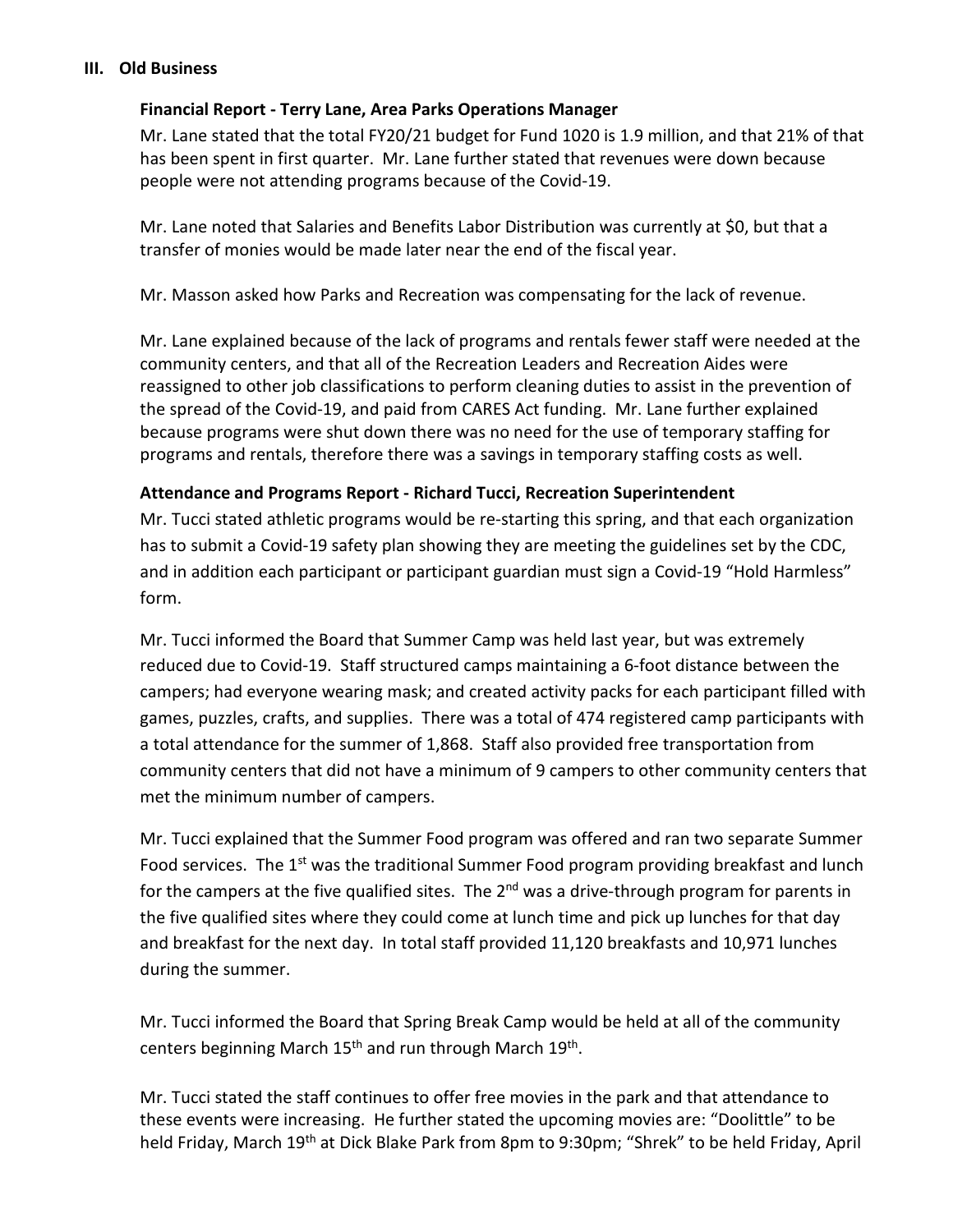16<sup>th</sup> at Mitchell Ellington Park from 8pm to 9:30pm; and "Trolls World Tour" to be held Friday, May 7<sup>th</sup> at McLarty Park from 8pm to 9:30pm. He further stated that staff was looking into having a summer series of family friendly "Music in the Park" concerts and would provide an update on this at the next meeting.

Mr. Tucci informed the Board that the community centers are back to near normal operations, however, staff is still practicing CDC Covid-19/State guidelines for programs.

Ms. Scott asked about the Big Kid Adventures programs.

Tucci stated that Susan Boorse, the coordinator for the Big Kids Adventure program, has been in communication with most of the regular participants, and they were not ready to begin going on adventures yet due to Covid-19, but that the program is still in existence.

# **Parks Maintenance Report - Fred Ameigh - Parks Maintenance Superintendent**

Mr. Ameigh stated Parks and Recreation received a Florida Recreation Development Assistance Program (FRDAP) Grant for the replacement of the playground at Mitchell Ellington Park, and that Manatee Cove Park would also be receiving a new playground.

Mr. Ameigh informed the Board of the following:

- **1.** All of the asphalt at Waterway Park had been replaced.
- **2.** Kelly Park East boat ramp had lighting installed that will stay on all night.
- **3.** Woody Simpson Park Community Center gymnasium floor replacement is 90% completed, with only basketball, volleyball and pickleball lines left to be done.
- **4.** A walk-through has been done for the Merritt Island Redevelopment Agency (MIRA) project at Veteran's Memorial Park.

Mr. Barnes asked if the tennis courts at Kiwanis Island Park had been fixed.

Mr. Lane stated that the tennis court renovations were complete.

Mr. Ameigh added that the lighting at the tennis courts should be completed either today or tomorrow.

Mr. Lane stated that the MIRA project was a 1.5 million dollars project and that an amphitheater was being discussed.

Mr. Ameigh stated that staff was preparing for little league opening days.

# **IV. New Business**

# **Election of 2021 Chairperson**

Mr. Lane opened the floor for nominations for the 2021 Chair.

**Ms. Scott nominated Mary Jane Nail for the 2021 Chair. Mr. Barnes seconded the nomination**.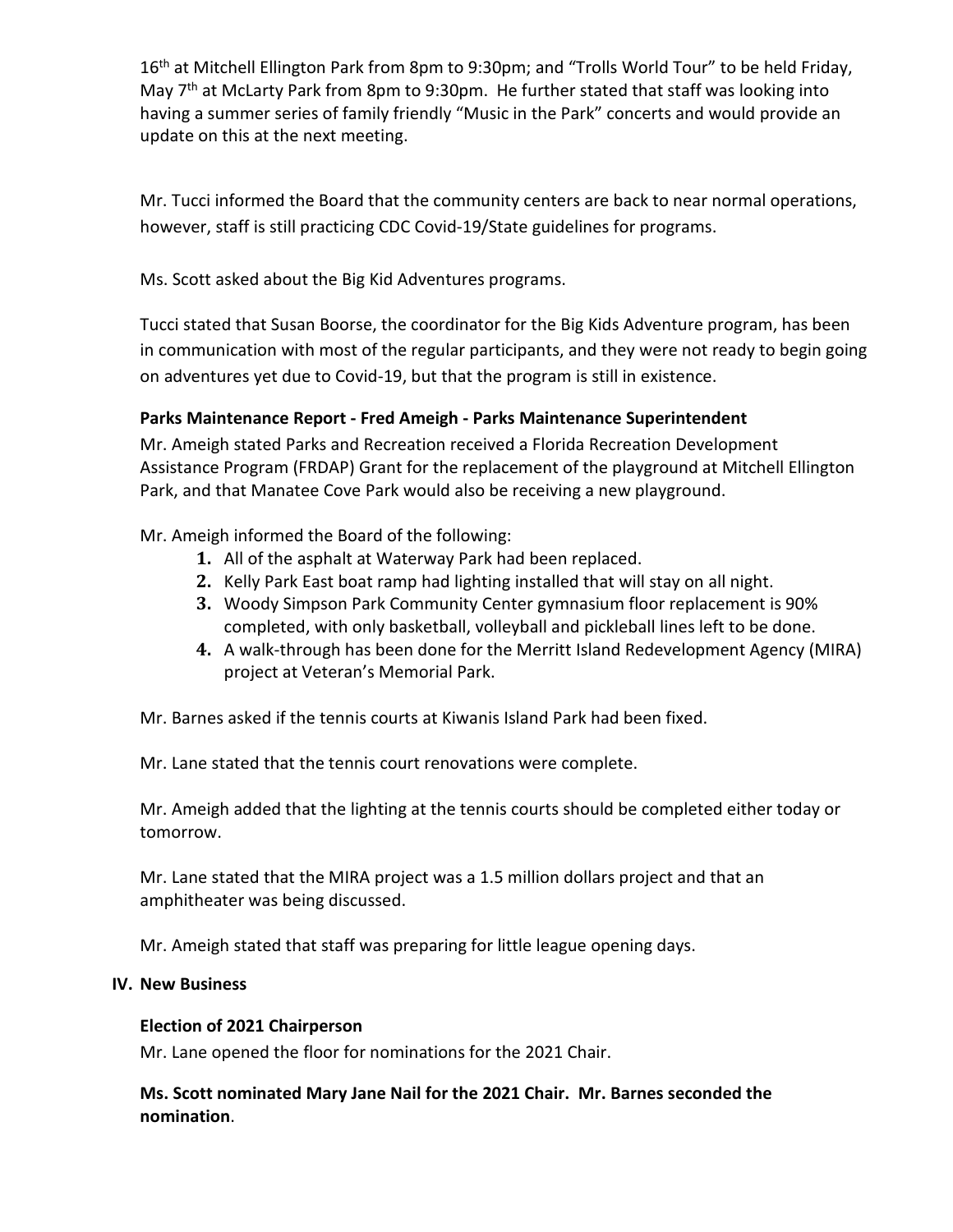#### **Ms. Nail nominated Phil Barnes for the 2021 Chair. The was no second.**

Being there were no objections to Ms. Nails nomination as Chair, Ms. Nail accepted the nomination.

### **Ms. Scott made a motion to nominate Mary Jane Nail as the 2021 Chair. Mr. Barnes seconded the motion. The motion passed unanimously.**

Ms. Nail opened the floor for nominations for the 2021 Vice-Chair.

**Ms. Scott nominated Phil Barnes for the 2021 Vice-Chair. Mr. Williams seconded the nomination. There were no other nominations.** 

**Ms. Nail closed the floor to any further nominations and called for a vote. The vote to nominate Phil Barnes as the 2021 Vice-Chair was unanimous.**

Ms. Nail, as the new Chair took over conducting the meeting.

#### **Budget FY 20/21**

Mr. Lane stated staff will begin planning for the next budgetary year in March.

Mr. Lane stated the state of Florida voted to increase the minimum wage to \$15 an hour. The measure would increase the State's current hourly wage to \$10 an hour beginning in September, and increase by \$1.00 each year until it hits \$15 in 2026. He further stated that the hourly wage increase would impact the budget.

Ms. Scott asked about the ownership of Lori Wilson Park.

Mr. Lane explained that the Board of County Commissioners voted to give the management/ownership of Lori Wilson Park to the Tourism Development Office (TDO). Mr. Lane further explained that TDO pays to have two Parks Maintenance Technicians at the park at all times and has contracted a mowing company, and that TDO provides the funding when repairs are needed. Mr. Lane stated that when repairs are needed the Parks and Recreation maintenance informs TDO and they decided whether or not to make the repairs, as it is TDO funding, not Parks and Recreation.

Mr. Masson asked if TDO was paying for Parks and Recreation to maintain the Park.

Mr. Lane explained that in the beginning TDO had provided a certain amount of money annually that Parks and Recreation used to make necessary repairs without having to ask, but now Parks and Recreation maintenance staff has to notify TDO of needed repairs and then wait for them approve the repairs and provide the funding for the repairs.

Mr. Masson gave a history of events that led to TDO owning and maintaining Lori Wilson Park.

This Board expressed concern regarding TDO's operation and management of Lori Wilson Park, and wanted staff to inform the District 2 Commissioner of their concerns.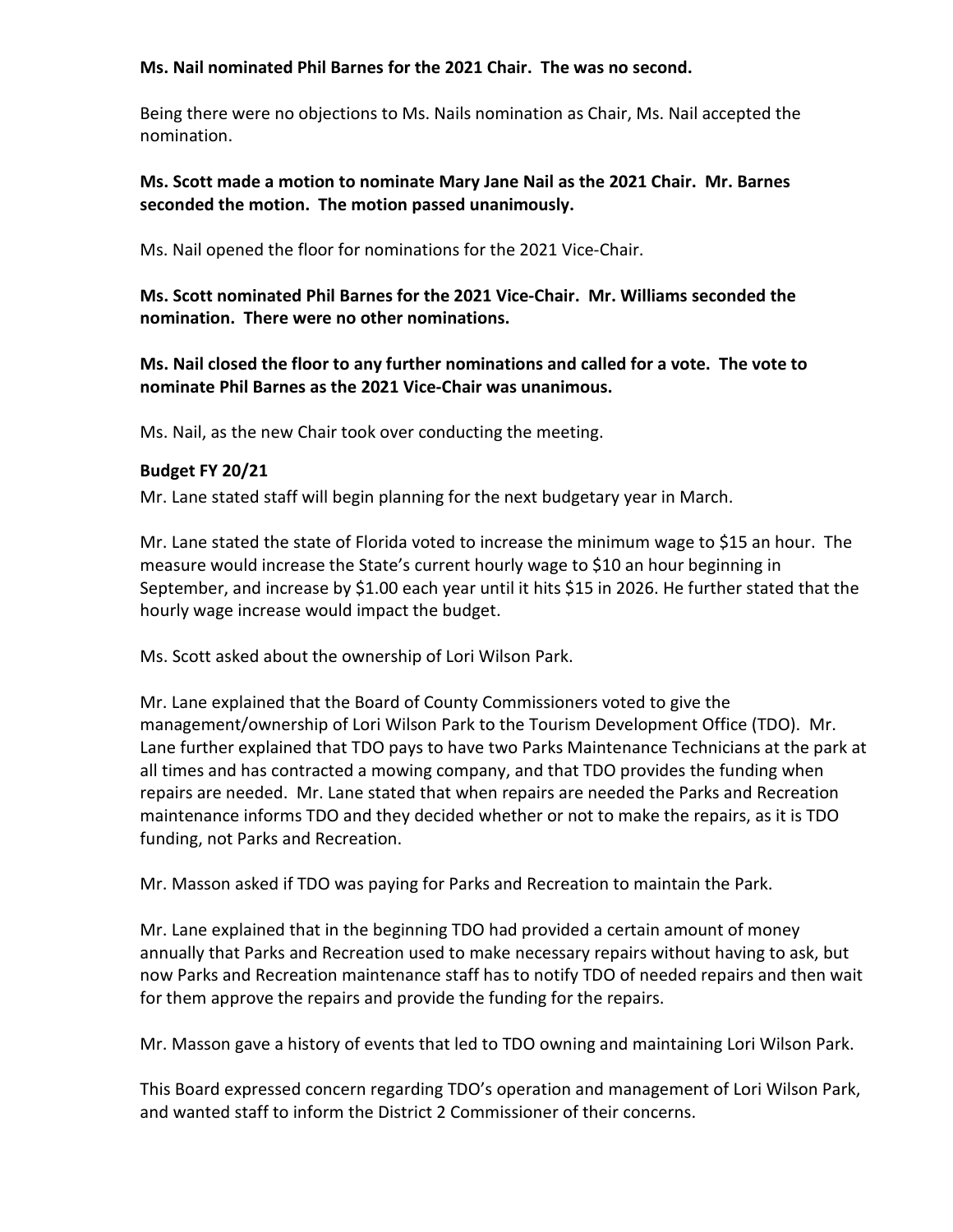Ms. Nail noted that Ralph Williams had to leave the meeting to attend another important engagement.

## **Projects**

Mr. Lane stated Parks and Recreation received funding from Brevard Boater Improvement Program to repave the parking lot at Kelly Park East.

Mr. Lane stated the basketball, tennis and pickleball courts have been being resurfaced at Woody Simpson Park, Kiwanis Island Park, and Kelly Park West.

Mr. Lane stated that TDO funded a new irrigation pump at the Lori Wilson dog park and that the next step would be re-sodding the dog park.

Mr. Lane stated the tennis court at Watts Park were going to resurfaced.

Mr. Lane identified the following Balance Forward projects:

- 1. Rotary Park Nature Center re-roofing.
- 2. Rotary Park Nature Center cement board or fiber siding for the building.
- 3. Kiwanis Island Park Community Center voice activated alarm installation.
- 4. Watts Park playground replacement.
- 5. Manatee Cove Park playground replacement.
- 6. Kiwanis Island Park playground replacement.

#### **Recreation Partner Application - Space Coast United Soccer**

Mr. Tucci introduced Scott Armstrong from Space Coast United Soccer.

Mr. Armstrong stated he was coming before the Board to ask for approval to become a recreation partner utilizing Rotary Park on Merritt Island. He further stated the organization currently had 3 teams ready to participate if approved.

Ms. Nail asked what does the organization bring to the community.

Mr. Armstrong explained the organization brings soccer programs for 2 years old up to 19 years old. He stated the organization guarantees that every child plays a minimum of 50% of the time. The organization provides scholarships for children who are economically unable to play. The scholarships pay for the children's registration and uniforms. The funding for the scholarships comes from the registration fees collected from the 2 tournaments that the organization holds each year, and from registration fees paid by the participants in the regular programing.

Mr. Lane explained that the organization is currently under contract with South Area Parks Operations, but because they utilized several parks in the Central Area as well, and the Parks and Recreation Director decided the organization should be under direct contract with Central Area Parks Operations.